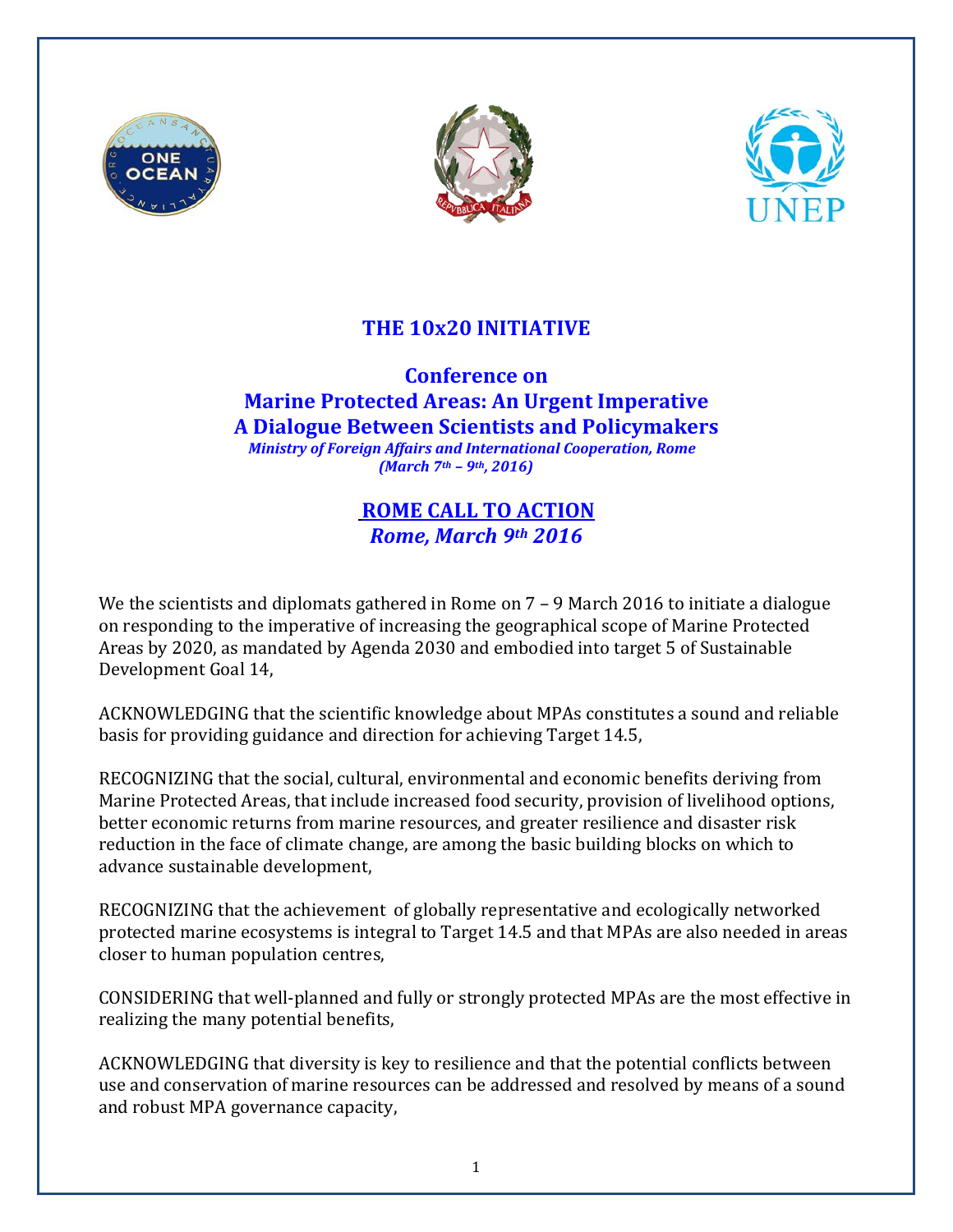ACKNOWLEDGING that the achievement of SDG Target 14.5 is a process that should be aligned and coordinated with existing legal frameworks contained in MEAs, such as CBD (including Aichi Biodiversity Strategy 2011-2020, Target 11), the SAMOA Pathway and the new Paris Agreement on Climate, as well as ongoing intergovernmental discussions regarding the development of a legally binding instrument under the United Nations Convention on the Law of the Sea on the conservation and sustainable use of marine biological diversity of areas beyond national jurisdiction, and other international initiatives such as the Micronesia Challenge, the Coral Triangle and the Caribbean Challenge Initiatives and the Parties to the Nauru Agreement.

We have taken account of the foregoing aspects and issue the following

## CALL to ACTION

1. Incorporate the establishment of MPAs into the national strategies that are being adopted to implement and localize the 2030 Agenda for Sustainable Development;

2. Make use of the best available science as well as institutional and operational experience to establish, maintain, and effectively manage MPAs<sup>1</sup>;

3. Consider that Target 14.5 represents an important waypoint rather than an endpoint in our quest towards the implementation of Sustainable Development Goal 14 and the achievement of healthy, resilient and productive oceans;

4. Map and describe areas where MPAs are especially needed and prioritize protection of vulnerable species and habitats as an initial measure in view of the year 2020 target, giving the highest consideration to both biodiversity distribution and ecosystem functioning ;

5. Promote and help develop MPA governance frameworks that are appropriate to the specific MPA context and draw in an integrated manner on economic, knowledge, legal and participative incentives;

6. Devise approaches for sustainability of MPAs that can best ensure the long term benefits of MPAs and their fair and equitable distribution among all sectors;

7. Devise and help develop approaches to consistently involve all stakeholders, including local communities in a just and equitable manner in the assessment, designation and management of MPAs to improve ownership, benefit from traditional knowledge and practices, and stimulate the creation of livelihoods, thereby increasing the likelihood of success and sustainability;

8. Increase focus on the economic issues related to MPAs and help devise and develop updated cost-benefit analysis that take into account the existing gap between the short term nature of investments and the long term character of MPA benefits;

 <sup>1</sup> Including the Rome 10x20 Conference Scientists' Consensus statement